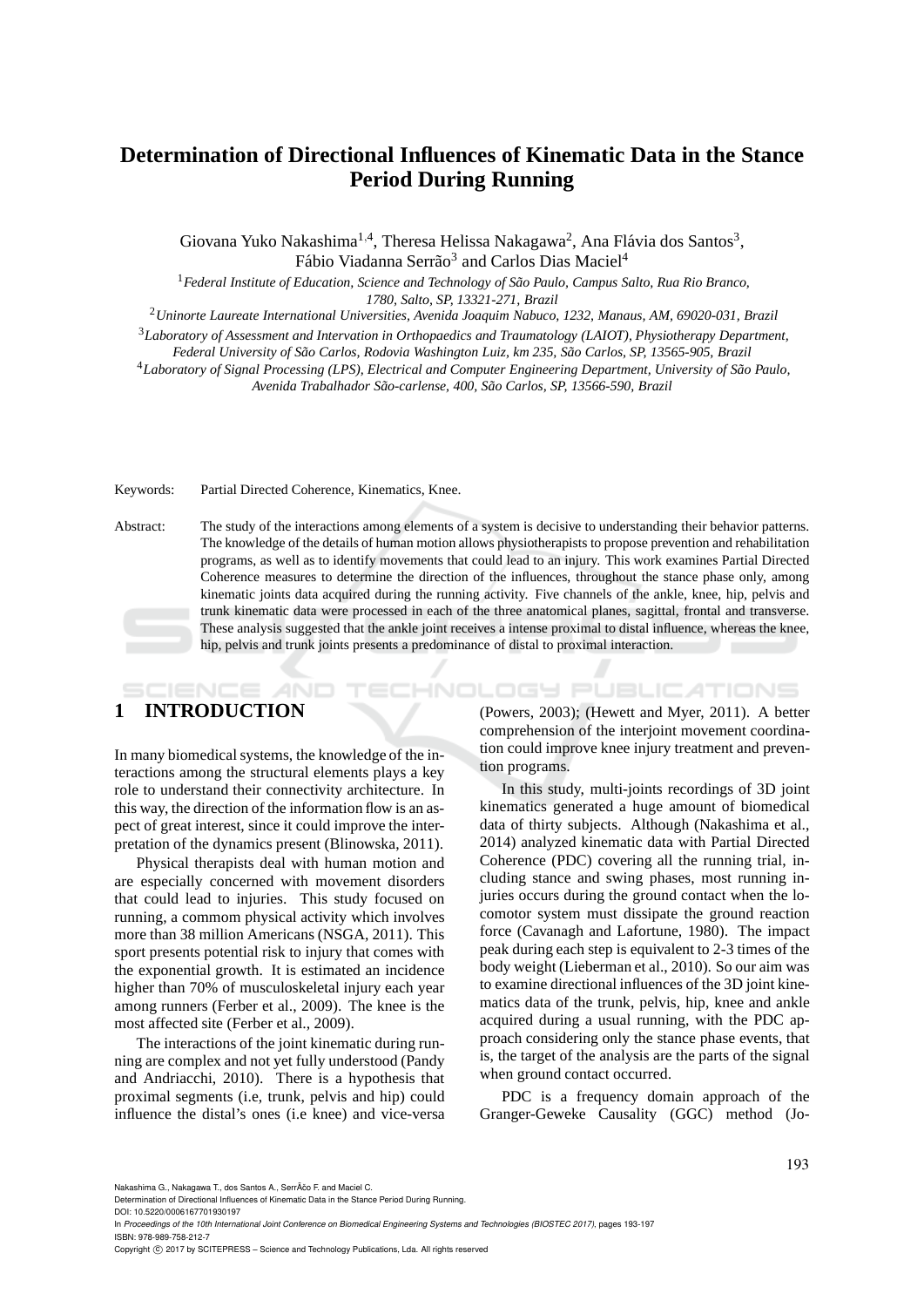vanović et al., 2013). PDC determines the direct connection strength between two distinct signals (Fasoula et al., 2013). According to (Baccala et al., 2016), PDC proposes a direct path of influence, indicating the structures that are adjacents. Many of the PDC studies is in neural structures, where the aim is to determine the brain connectivity patterns (Gürkan et al., 2014); (Jovanović et al., 2013); (Varotto et al., 2012).

This work follows this description. The Theory Section introduces the framework of pairwise PDC approach. The Material and Methods Section describes the participants of the study, 3D joint kinematic data acquisition process details and their processing procedures. In Result Section, three distinct graphs present the PDC values computed, one for each of the three anatomical planes: sagittal, frontal and transverse. The Discussion and Conclusion Section compares the results with interpretations of the literature.

### **2 THEORY**

Granger Causality (GC) method applies the linear regression model in a pairwise analysis of two stationary stochastic processes. The main idea of GC is that if the prediction of a time series  $x_1$  could be improved by including the past terms of a time series  $x_2$ , then  $x_2$  is said to cause  $x_1$  (Blinowska, 2011). Specifically,  $x_1$  is estimated using only previous values of the series  $x_1$ , and then  $x_1$  is estimated including previous values of the series  $x_2$ . In both estimations, two matrices are computed: the autoregressive (AR) coefficients matrix and the covariance matrix of the noise terms. Thus, comparing the variances of the AR prediction error of  $x_1$  before and after including the series  $x_2$ , the improvement of the prediction is determined by the decrease of the variance with past values of  $x_2$ (Blinowska, 2011).

Multivariate formulation and spectral form of GC were stated by GGC (Jovanović et al., 2013), where the multivariate autoregressive (MVAR) model is estimated and the causal influence between two channels is computed from the spectral density matrix (Fasoula et al., 2013).

As an adaptation of GGC, Directed Transfer Function (DTF) is a causality measure in frequency domain (Jovanović et al., 2013) that describes direct and cascade influences (Blinowska, 2011), that is, DTF describes the influence direction including indirect propagation, when the interaction flows through intermediate elements (Baccala et al., 2016). Thus, if there is a propagation from 1 to 2 and from 2 to 3, DTF presents influence from 1 to 3 (Blinowska, 2011).

PDC was introduced by (Baccalá and Sameshima, 2001) as a normalized measure (Jovanović et al., 2013) and sets a pairwise analysis of directional interactions in an *n*-dimensional random process  $X(t) =$  $[x_1(t), x_2(t), ..., x_n(t)]^T$  (T denotes matrix transposition). Assume that the Eq. 1 is the MVAR representation of the process  $X(t)$ , where *p* is the model order,  $A(r)$  are the MVAR estimative coefficient matrices and  $E(t) = [e_1(t), e_2(t), ..., e_n(t)]^T$  is a zero mean white noise vector.

$$
X(t) = \sum_{r=1}^{p} A(r)X(t-r) + E(t)
$$
 (1)

Each  $A(r)$  matrix is formed by  $a_{ij}(r)$  elements that represent the lagged effect of the  $j - th$  on the  $i - th$ series.

Applying Fourier transform in Eq. 1,

$$
A'(f)X(f) = E(f) \tag{2}
$$

where  $A'(f)$  (Eq. 4) is calculated from  $A(f)$ , the frequency domain representation of  $A(r)$ , given by

$$
A(f) = \sum_{r=1}^{p} A(r)e^{-ir2\pi f}
$$
 (3)

$$
A'(f) = I - A(f) \tag{4}
$$

(Baccalá and Sameshima, 2001) denotes PDC, direct influence from  $x_j$  to  $x_i$  at frequency  $f$  as in the Eq. 5, where  $\mathbf{a}'_k(f)$  is the  $k_{th}$  column of  $A'(f)$ . In the Eq. 4, *I* is the identity matrix and in Eq. 5, *H* denotes Hermitian matrix.

$$
\pi_{ij}(f) = \frac{A'_{ij}(f)}{\sqrt{\mathbf{a}'^H_j(f)\mathbf{a}'_j(f)}}
$$
(5)

### **3 MATERIAL AND METHODS**

#### **3.1 Subjects**

In this study, thirty recreational runners participated (mean (SD); age 27.67 (5.43) years, mass 72.05 (13.61) kg, height 1.73 (0.09) m, average running distance 35.70 (18.25) km/week and running experience 4.13 (4.02) years). They were familiar with treadmill running and ran a minimum of 20km/week at least 3 months prior to study enrollment. The presence of bone, joint, and ligament injury for at least 3 months prior the assessment, lower limb surgery, pain in the ankle, knee, hip or trunk while running or wearing orthotics that could interfere with their running pattern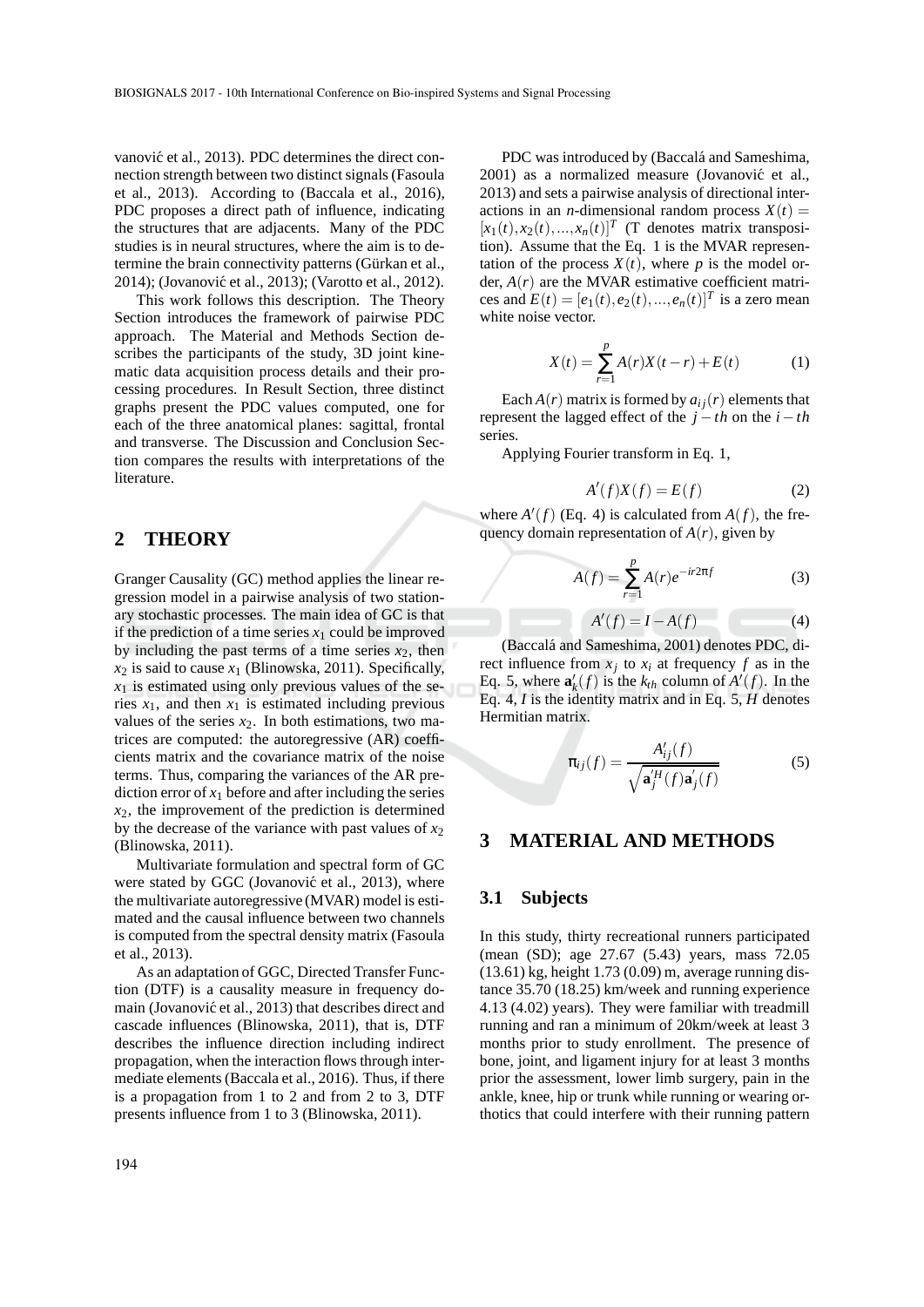were the exclusion criteria. The subjects were evaluated by a licensed physical therapist to screen for the inclusion and exclusion criteria. The testing protocol was approved by the Federal University of São Carlos Ethics Committee for Human Investigations, and the subjects signed a written informed consent form to participate in this study.

### **3.2 Data Acquisition Procedure**

The session started with a 5-minute warm-up on a treadmill (model LX 160 GIII, Movement, Manaus, Brazil) at 1.38 m/s. Next, the subjects were instructed to start running at a comfortable speed, determined by the volunteer and adjusted by the assessor for 2 minutes. A neutral running shoe (Asics Gel-Equation 5, ASICS, Kobe, Japan) was provided for all the runners.

The kinematic data of the dominant lower limb and trunk were recorded at 240 Hz during running with a six-camera Qualisys motion analysis system (Qualisys Inc., Gothenburg, Sweden). Twenty reflective markers located on anatomical landmarks and five cluster tracking markers were placed on each subject. Each running trial was performed for 1 minute and 30-s and samplings of data were collected without informing subjects about the exact moment of sampling or the variables studied.

The Cardan angles were calculated using the joint coordinate system definitions recommended by the International Society of Biomechanics (Wu et al., 2002) relative to the static standing trial using the Visual 3D software (C-Motion Inc, Rockville, MD). The kinematic data were filtered with the Visual 3D software using a fourth order, zero lag, low-pass Butterworth filter at 12 Hz. For each plane (X - sagittal, Y frontal and Z - transverse), five joints were collected: ankle, knee, hip, pelvis and trunk.

### **3.3 Data Processing**

As the first step, data from all the 30 volunteers were processed in order to separate their stance phases, and, from these periods, PDC values were computed.

#### **3.3.1 Stance Phases**

Stance phases of the kinematic data were defined based on heel strike and toe-off. Heel strike was identified as the velocity inversion (positive to negative) of heel marker in frontal plane (Y) (Zeni et al., 2008). Toe-off was determined by the second peak knee extension (sagittal plane) (Fellin et al., 2010). Thus, for each stance phase, there were two points identified, one for the beginning (heel strike) and another for the ending (toe-off) of the period.

#### **3.3.2 PDC**

The kinematic data were processed by an app developed in Python 2.7.4 (Python Software Foundation, USA), running on Intel Core i5 (Intel Corporation, USA) CPU at 1.70GHz, 4 GB RAM and Ubuntu 13.04 operating system (Canonical Ltd., UK). As a preprocessing step, each data channel was normalized by its root mean square (RMS).

The estimation of the AR coefficients matrix used the periods of stance already established as different observations of the system. Thus, from the heel strike point until the toe-off point of one stance event, a time window was set. The values of the 15 channels in that time window was included to determine the best Bayesian Information Criterion (BIC) value and then the AR model estimative. A visual selection by regularity in data was done to analyze the stationarity of the signals.

The function developed to identifying the best BIC value took into account values from 1 to the minimum number of points of the stance phases of the individual running trial. Therefore the number of order tests was diversified among the subjects, because each one had different points number.

PDC values were computed taking the channels in pairs. The highest one was used to represent the interaction between two channels of a subject. The influence of the thirty subjects was evaluated by the mean value of the group. Distal to proximal and proximal to distal influences were analyzed by anatomical plane between each pair of joints. To determine whether the influence was distal to proximal or proximal to distal, the T-Test was applied with 5% of significance under the null hypothesis that the means of that two types of influences were equal.

At each relevant step, intermediate files were saved, such as the stance phases, the orders analyzed to determinate the best BIC value, the PDC values themselves, including the resumed ones and the directed graphs.

### **4 RESULTS**

The process of dividing the entire running trial in stance phases generated 35 periods and 73 points per period, on average, both for the entire group. Therefore, an average of more than 30 observations were used to compute the PDC values.

The best BIC order accepted was between 1 and 5, depending on the number of points of the stance phases of the subject, since the procedure tested values from 1 to the minimum of that number of points.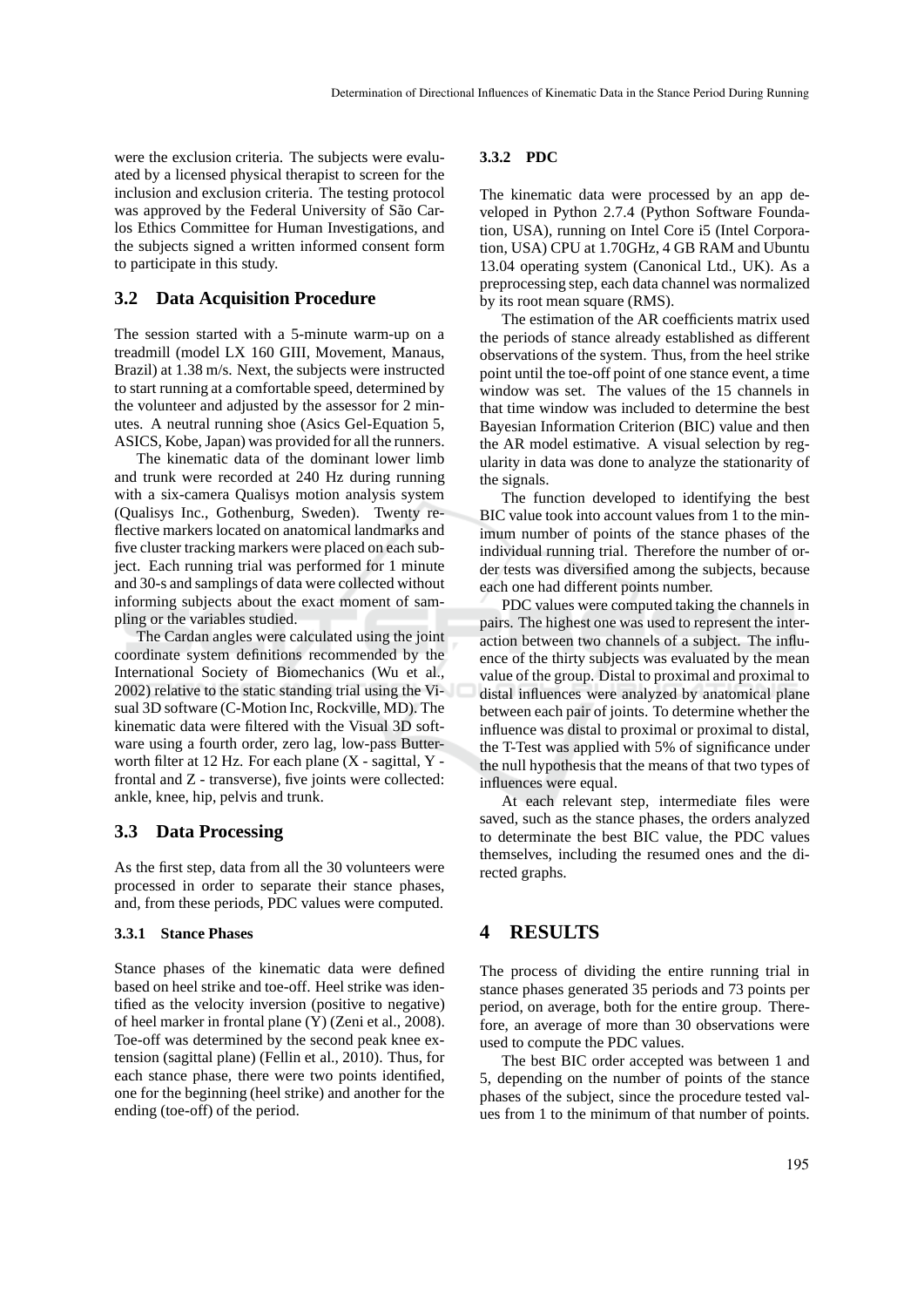In average, the routine for determining the best BIC order computed the AR estimative up to order 77, the mean of the minimum number of points.

The resumed PDC values were presented in three directed graphs, for each anatomical plane. Thus, in one graph, there are five nodes, representing the kinematic joints in that plane. The interactions are being illustrated by edges where thicker stubs are the arrows. Moreover, the thickness of the edges denotes the strength of the influence. Therefore, in Fig. 1, the edge between nodes "Ankle" and "Trunk" shows an influence from "Trunk" to "Ankle", and its PDC value is higher than between "Hip" to "Pelvis". There is only one direction between two nodes, the higher value chosen from the distal to proximal or proximal to distal influences mean values, when there was a statistical difference indicated by the T-Test.

In the sagittal plane, ankle received the strongest influences. Also, Fig. 1 shows that pelvis and trunk are highly influenced too. Instead, knee and hip are sources of influences.



Figure 1: Directional influences of the 3D kinematic data during running, in sagittal plane. Nodes are the kinematic joints (ankle, knee, hip, pelvis and trunk). Each edge represents the mean value from the thirty subjects computed from the individual maximum PDC, and its thickness is the strength of the influence. Thicker stubs represent arrows.

In frontal plane, ankle remains as the most influenced channel. As Fig. 2 presents, pelvis still receives a substantial influence from hip and less strong interactions from knee and trunk. Hip stays as a source of influences.

Transverse plane (Fig. 3) presents ankle and trunk as the receivers with the highest PDC. Pelvis is destination of intermediate influence, and hip persists as an essential source of interactions.

## **5 DISCUSSION AND CONCLUSION**

The aim of this work was the analysis of the direction of influence of the kinematic data, considering



Figure 2: Mean values computed from individual maximum PDC, in frontal plane, during running. As in Fig. 1, nodes are the kinematic joints of ankle, knee, hip, pelvis and trunk. Thicker stubs represent arrows.



Figure 3: Mean values computed from individual maximum PDC, during running, in transverse plane. Also, nodes are the kinematic joints of ankle, knee, hip, pelvis and trunk. Thicker stubs represent arrows.

only the stance phase, during running, by the PDC approach.

To the best of the authors knowledge, no study assessed the direction of interaction flow of 3D kinematics of the ankle, knee, hip, pelvis and trunk covering stance phases during running. In (Nakashima et al., 2014), the kinematic channels of one subject were analyzed during the entire running cycle, without any stance phase separation.

In fact, the hypothesis that there was a marked proximal to distal influence to ankle motion indicated in (Nakashima et al., 2014) was confirmed in this study with a larger sample size, even analyzing specifically the stance phase. Our data is also supported by (Mackinnon and Winter, 1993) that hypothesized that the trunk and hip motion could influence the ankle motion during walking.

Interestingly, the hip influenced the most proximal (pelvis and trunk) and distal joints (ankle and knee), supporting the importance of the core stability to control de movements of the extremities (Peters and Tyson, 2013); (Noehren et al., 2013). The trunk joint was especially influenced in the sagittal and the transverse planes. The pelvis joint received important influences in sagittal and frontal planes. In frontal plane, (Mackinnon and Winter, 1993) indicated an influence from the hip and (Powers, 2003) suggested an effect from the knee.